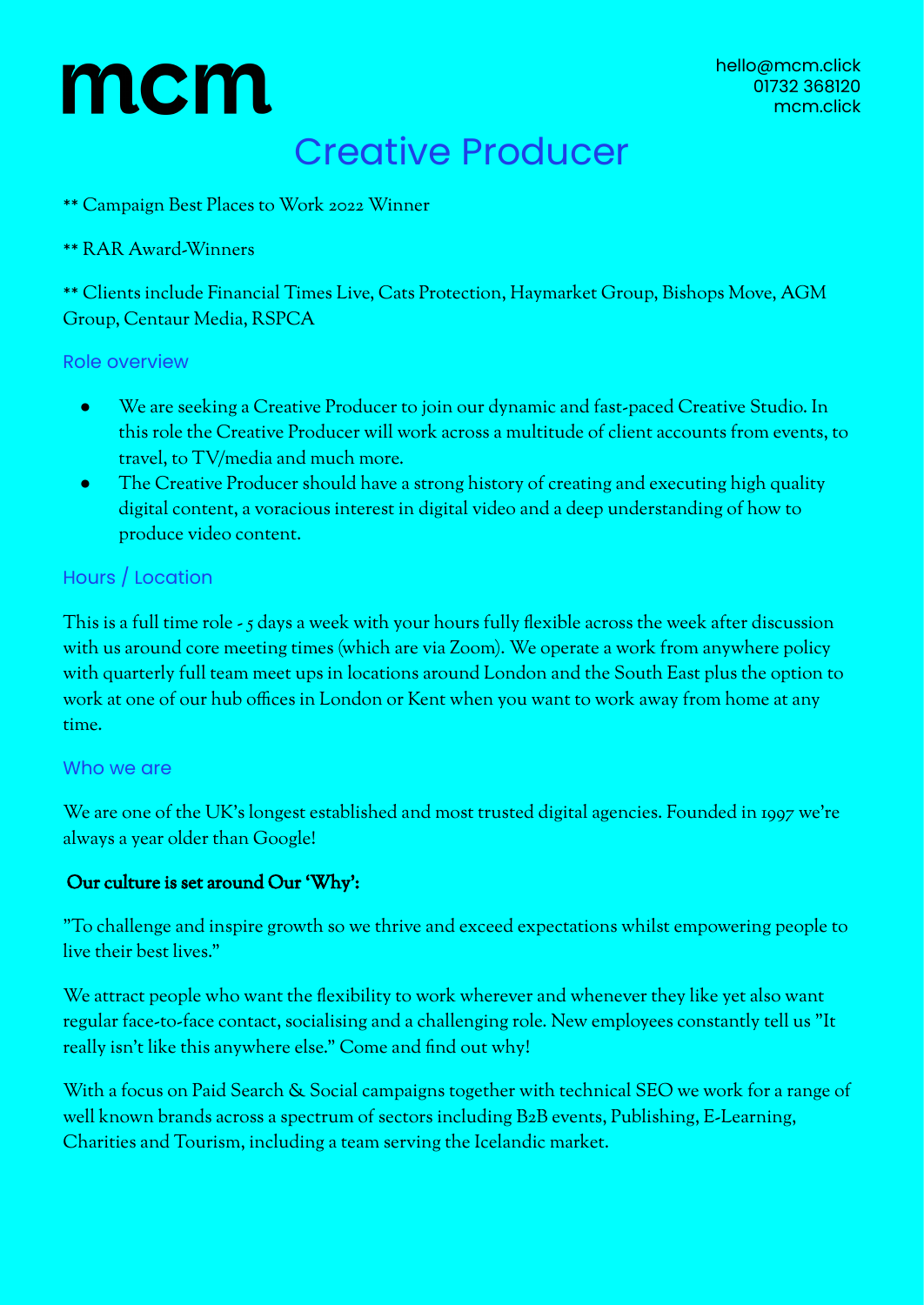## mcm

Our team enjoy a wide range of benefits including regular in house and external training courses, remote first working (with shared office choices if preferred), weekly and monthly face to face day meetings and team fun events, Health Insurance and reward benefits from Apple Watch through to subsidised gym membership and half price weekends away, Pension Scheme, fully flexible holiday allowance, a staff well-being committee who organise a host of regular activities, the opportunity to help drive the business forward via a series of focus groups and more.

### Day to Day

- Develop and write client facing creative strategy
- Produce creative videos and graphics in line with client tailored strategy
- Pitch ideas for new and innovative ways to create or capture content, positioning our client base in the best possible way and ultimately driving the most efficient return on investment from advertising media spend via best in class creative

### Main Roles and Responsibilities

- Generate cross-platform creative ideas across social-only, short-form video.
- Produce high quality video shoots with a holistic approach and an eye for detail. Should display an "all hands on deck" approach to their work ethic.
- Manage end-to-end production logistics on all projects. Must feel confident coordinating, equipment, travel logistics, on-site production needs, budgets, post production, scheduling, and various other production requirements.
- Oversee creative development and execution, partnering closely with account management and paid activation teams. Must feel confident with creative decision-making in relation to aligning content to paid campaign objectives as well as art direction and edit reviewing.
- Must be able to flex creatively and assist other team members, as needed. Ability to work collaboratively and can take feedback and notes on their projects.
- Ability to flex skillset and support on strategic and planning projects when not actively creating content.
- Must manage and support the post production process and be responsible for collecting all creative notes through the process, and ensure deadlines are being met.
- Have an excellent knowledge of video, audio and graphics needed throughout the pre & post production process.
- Ability to multi-task and manage multiple projects simultaneously while working under tight deadlines, with small budgets and limited resources.
- Keep abreast of video-related platform updates, innovation opportunities, algorithmic changes and best practice.
- Interrogate creative ideas for the best possible iterations to generate engagement across various platforms including but not limited to YouTube, Facebook, Instagram, IGTV, LinkedIn, Twitter, Snapchat, TikTok and live video.
- Show a passion and enthusiasm for filmmaking, design and innovation.